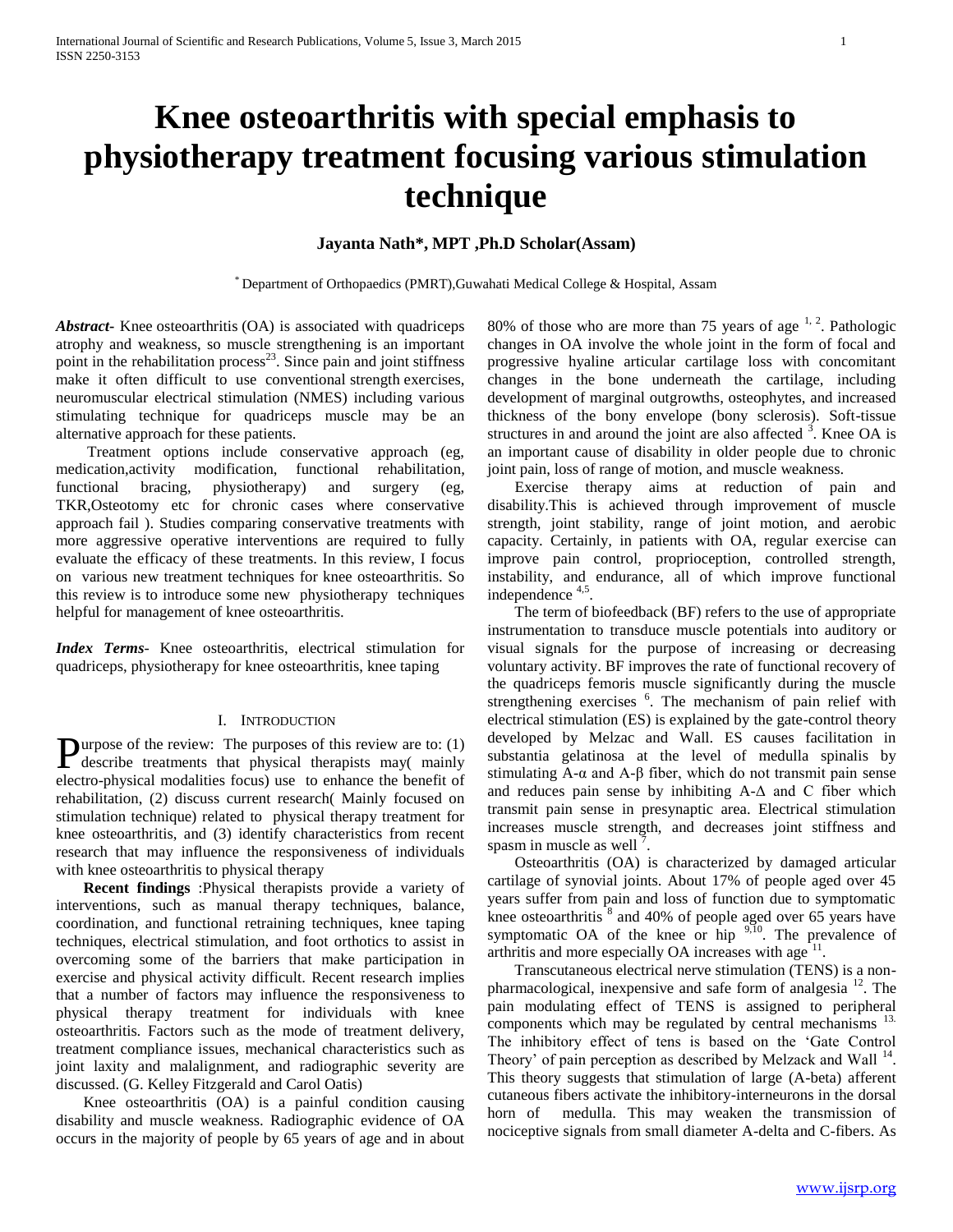OA is a dynamic process that involves phases of inflammation with possible increase of pain during these phases, TENS may be indicated as a facilitator for exercise. The use of TENS to relieve knee pain in osteoarthritis of the knee is recommended in various clinical guidelines as a conservative treatment to relieve knee pain  $15,16$ . However, Rutjes et al.  $17$  conclude in their meta-analysis that adequate evidence to support the use of any type of transcutaneous electrostimulation in patients with knee osteoarthritis is lacking.

Individuals with osteoarthritis (OA) of the knee joint commonly display marked weakness of the quadriceps muscles, with strength deficits of 20 to 45% compared with age and gender-matched controls<sup>18</sup>. Persistent quadriceps weakness is clinically important in individual with OA as it is associated with impaired dynamic knee stability <sup>19</sup> and physical function. Moreover, the quadriceps have an important protective function at the knee joint, working eccentrically during the early stance phase of gait to cushion the knee joint and acting to decelerate the limb prior to heel strike, thereby reducing impulsive loading <sup>20</sup>. Weaker quadriceps have been associated with an increased rate of loading at the knee joint and recent longitudinal data have shown that greater baseline quadriceps strength may protect against incident knee pain, patellofemoral cartilage  $loss^{-21}$  and tibiofemoral joint space narrowing.

The role of the quadriceps muscle in mediating risk for knee osteoarthritis (OA) is a common subject of investigation. The quadriceps muscle is a principal contributor to knee joint stability and provides shock absorption for the knee during ambulation. Clinically, weakness of the quadriceps muscle is consistently found in patients with knee OA. Research has shown that higher quadriceps muscle strength is associated with a reduced risk for incident symptomatic knee OA. However, there is limited evidence to suggest that quadriceps muscle plays a significant role in the incidence of radiographic knee OA. In addition, greater quadriceps muscle strength is associated with a lower risk for progression of tibiofemoral joint space narrowing and cartilage loss in women<sup>22</sup>.

Knee osteoarthritis (OA) is associated with quadriceps atrophy and weakness, so muscle strengthening is an important point in the rehabilitation process<sup>23</sup>. Since pain and joint stiffness make it often difficult to use conventional strength exercises, neuromuscular electrical stimulation (NMES) may be an alternative approach for these patients. Additionally, NMES training increased the knee extensor torque by 8% and reduced joint pain, stiffness, and functional limitation<sup>23</sup>. In conclusion, OA patients have decreased strength, muscle thickness, and fascicle length in the knee extensor musculature compared to control subjects. NMES training appears to offset the changes in quadriceps structure and function, as well as improve the health status in patients with knee OA.

## II. METHODS

The literature pertaining to knee OA from 1984 to 2013 has been included. Searches were conducted for the period upto 2013 of the PEDro, Medline, Cinahl and Cochrane databases and relevant articles in English were retrieved. Literature mainly related to various stimulation technique in management of knee osteoarthritis were reviewed.

Search up to December 2013 was undertaken to identify relevant trials for this review. The following methods were used:

the MEDLINE database was searched using combinations of the key words "rehabilitation", "physical therapy", "osteoarthritis","stimulation", "quadriceps" and "knee OA " from 1984

the Cochrane Collaboration's register of trials and reviews was searched using the key words "knee osteoarthritis" and " knee osteoarthritis rehabilitation";

the Physiotherapy Evidence Database (PEDro) was searched on the basis of "electrical stimulation for knee OA" and "physical modalities for OA " categories.

In addition, reference lists and bibliographies of related journal articles and books were searched manually for additional trials.

All studies in the English concerning effectiveness of the electrical stimulation and various physiotherapy approach for knee osteoarthritis patients were included.

Exclusion criteria were: studies related to surgical and medical management for OA was excluded

The new literature has been combined with the earlier knee OA position statement to produce the following document.

#### **1.NMES TECHNIQUE FOR QUADRICEPS MUSCLE**

NMES on quadriceps muscles for 20 minute including three sessions weekly for three month. Neuromuscular electrical stimulation procedures on quadriceps (two electrodes on the muscle attachment sites). Electrodes are placed over the vastus medialis near the knee and on the proximal thigh over the vastus lateralis in several studies. A portable electrical stimulator (Ionoson, Physiomed, Germany) delivered biphasic symmetric rectangular pulses (frequency of impulses 2500Hz, train of pulses frequency 50 Hz). The stimulus output is interrupted every 10 ms to create "bursts" of stimulation every second. The 10ms off period was not detectable by the subject. A total of 10 maximal contractions sustained for 10 seconds each with a 50 second off time defined a treatment session (according to methodology of stimulation prepared by Yakov Kots in year 1989 called in literature "Russian stimulation" and recognized as one of the types of the NMES. The intensity was between 55 and 67mA (mean of 58.89 mA). Stimulation was performed with a current which produced strong, visible motion effects. Electrodes were made of conductive carbon rubber  $(8 \times 6 \text{ cm})$ . Before application of electrodes the skin was cleaned by use of alcohol. The total time of single procedure was 20 minutes. Quadriceps was stimulated at  $60^{\circ}$  of knee flexion. The procedures were repeated 3 days a week for three month.

 **Study:** Neuromuscular electrical stimulation was studied as a treatment option for osteoarthritis by Dr. Laura Talbot from The Johns Hopkins University. NMES is achieved by sending small electrical impulses through the skin to the underlying motor units (nerves and muscles) to create an involuntary muscle contraction. Thirty-four adults with radiographically (x-ray) confirmed symptomatic knee osteoarthritis were involved in the study. The study participants were randomly given standard arthritis education (12-week Arthritis Self-Management Course) with or without NMES. The NMES group used a portable electrical muscle stimulator 3 days a week for quadriceps training and strengthening. Over 12 weeks, the intensity of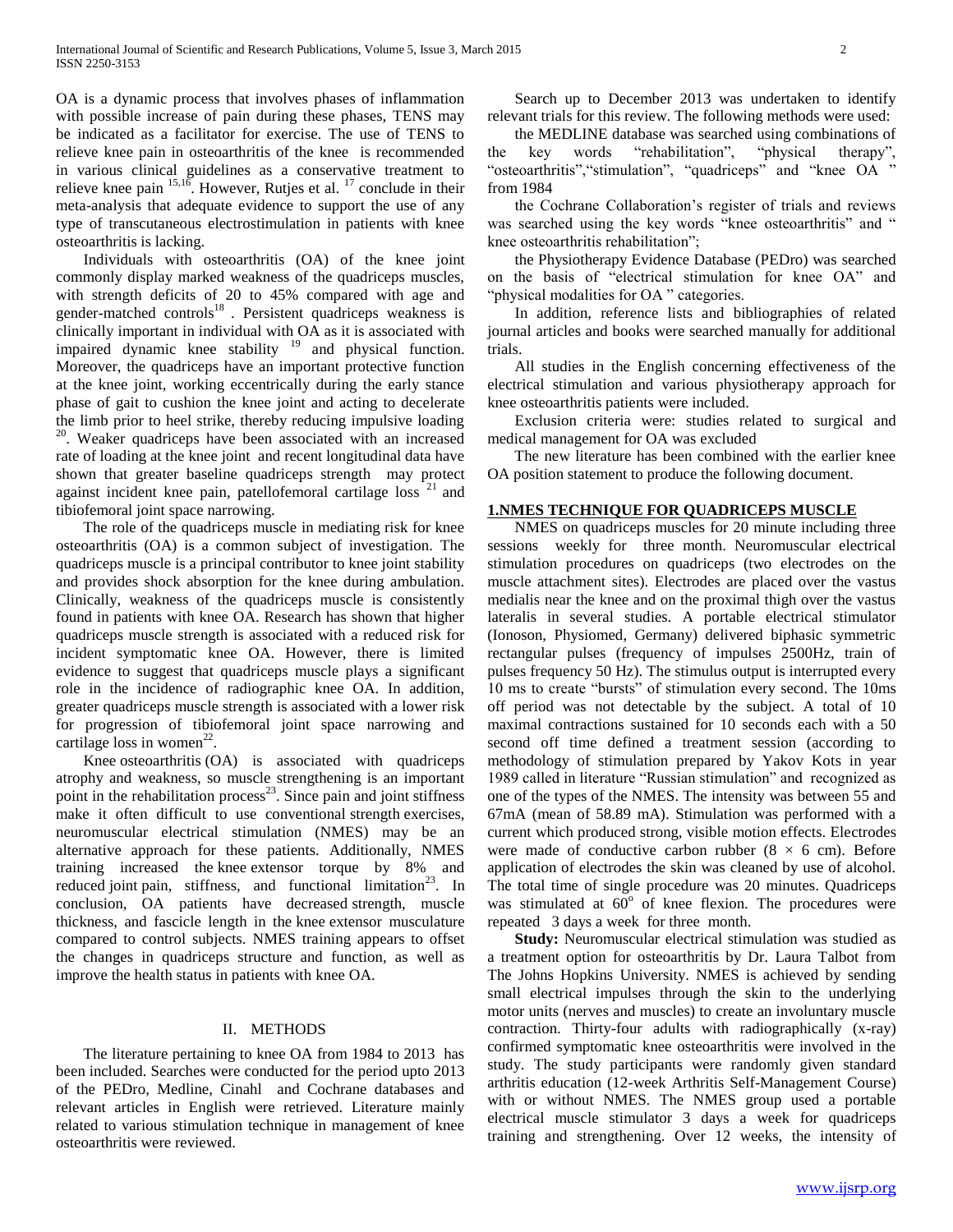isometric contraction was increased incrementally to 30-40 percent of maximum. The results indicated that:

- The stimulated-knee extensor showed a 9.1 percent increase in 120 degree QF peak torque compared to a 7 percent loss in the education only group.
- The chair rise time decreased by 11 percent in the NMES group, while the education only group had a 7 percent reduction.
- Both groups improved their walk time by about 7 percent.
- Severity of pain reported following intervention (either NMES or education) did not differ between groups.

The research team led by Talbot concluded that a homebased NMES treatment plan appears promising for increasing quadriceps femoris strength in adults with knee osteoarthritis without making arthritis symptoms worse.

## **2**.**APPLICATION OF RUSSIAN CURRENT STIMULATION FOR QUADRICEPS MUSCLES**

Russian current (medium frequency alternating current) is a type of electrical stimulation which has been advocated for use in increasing muscle force. It was originally developed for improving muscle strength in Russian Olympic athletes and was found to increase force gain up to  $40\%$  in elite athleltes.<sup>24</sup>The stimulation was given for duration of 10 minutes (10/50/10 regimen-10 sec "on" followed by 50 sec "off" and again 10 sec "on".)

## **3.BIOFEEDBACK TRAING FOR QUADRICEPS MUSCLES**

The patient seated with the hip at  $90^\circ$  and knee at  $25-30^\circ$  of flexion. Two superficial electrodes (Enraf Myomed-432) should be placed sequentially over the patient's rectus femoris, vastus medialis, and vastus lateralis muscles. The patients were asked to perform an isometric contraction. The patient should suppress his or her knee on the rolled pillow that is placed under the knee and hold it contracted in that position for 10 s. Fifty s of relaxation should be given to the patient. The patient should be asked to try to increase the visual and auditory signals that she perceived at every contraction. Outcome measures for pain were visual analogue scale (VAS) pain score in activity, at night, at rest and Western Ontario McMaster osteoarthritis index (WOMAC) pain score <sup>25</sup>.

Disability and stiffness were assessed with WOMAC physical function and stiffness score. One repetition maximum (RM) and 10 RM were used for measuring quadriceps strength (Elliott KJ et al 2002 ). 1 RM and 10 RM performed bilaterally. Objective assessment of functional performance was obtained by timing the patients walking as fast as they could for 50 m, ascent and descent of a straight flight of stairs consisting of 10 steps.

# **4.MOTOR POINT STIMULATION FOR QUADRICEPS MUSCLES( ELECTRICAL STIMULATION FOR QUADRICEPS)**

The patient was seated on the treatment chair with the hip at 90° and knee at 60° of flexion. The ankle of the patient was stabilized with a 5-kg load to prevent the isotonic contractions of the quadriceps muscle. Two of the four electrodes were placed

on rectus femoris and vastus medialis muscles and the other two were placed on the vastus lateralis muscles' motor points (Endomed-CV 405). The asymmetric biphasic wave was applied with the frequency of 50 Hz and 200 μs of phase time. The intensity of the current was arranged separately one by one for each patient until apparent muscle contraction was established (70–120 mA). The stimulation was applied as 10 s of contraction and 10 s of relaxation.( Dilek Durmuş et al. Clin Rheumatol 2007)

## **5.TENS FOR QUADRICEPS MUSCLE**

It has been suggested that a specialized therapy is needed in combination with conventional resistance exercise to overcome decreased neural drive to the muscle.<sup>26–27</sup> Sensory transcutaneous electrical nerve stimulation (TENS) applied to the knee has been reported to excite inhibited motor neuron pools and immediately increase maximal quadriceps voluntary activation in people with arthritic knees.<sup>28</sup> Spatiotemporal gait parameters, such as walking speed, have been found to improve following resistance training augmented with sensory electrical stimulation.<sup>29</sup> Currently it remains unknown whether therapeutic exercise in conjunction with sensory TENS will affect peak knee flexion angle and external knee flexion moments, parameters thought to dictate energy attenuation during gait.

 **Evidence:** The Select System TENS units (EMPI, Inc., St. Paul, MN, USA) were provided to all participants in the active TENS and placebo groups. Active TENS consisted of a continuous, biphasic pulsatile current (150 Hz, 150 ms).<sup>30,28</sup> The active TENS group used self-selected stimulus amplitude that resulted in a strong sensory but submotor stimulation.<sup>28</sup> Participants were instructed on how to increase and decrease stimulus amplitude, which could be adjusted between 1 and 60 mA. Participants in the placebo group received the same stimulators, and were instructed to increase the stimulus amplitude until they felt a small sensory stimulation. Following 30 seconds of stimulation, placebo TENS units were programmed to automatically decrease the current until no current was emitted. The gradual decrease in current lasted approximately 10 seconds. Participants were told that the current parameters were set to a subsensory level and the unit was delivering the treatments as long as the indicator light was on. Participants were instructed to maintain the amplitude at a level of '3' throughout the day.

The four electrodes were applied over the superior and inferior medial poles of the patella as well as the superior and inferior lateral poles of the patella in both groups and the electrical currents in the two channels were crossed. $30,28$ 

# **6.PULSED ELECTRICAL STIMULATION IN THE MANAGEMENT OF OSTEOARTHRITIS OF THE KNEE (**Robyn E. Fary et al Arthritis & Rheumatism Vol. 63, No. 5, May 2011, pp 1333–1342)

 **Evidence:** PES is delivered through capacitive coupling using surface electrodes and conduction gel. While often being grouped with transcutaneous electrical nerve stimulation (TENS) , it does differ from TENS and interferential therapy in its specific electrical current parameters and its proposed method of action . In particular, it is delivered at subsensory intensity. That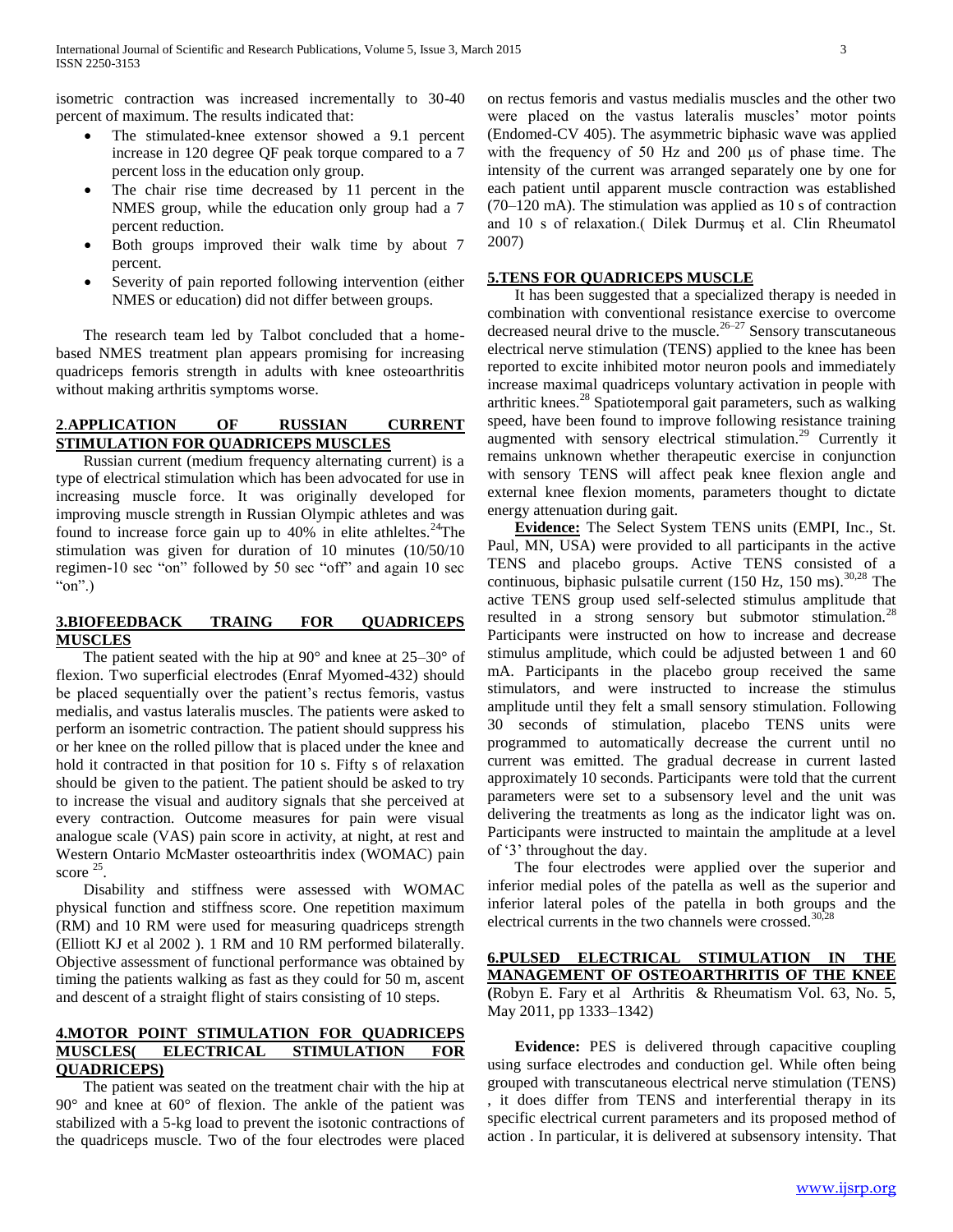subsensory electrical stimulation is reported to be effective in managing pain suggests a local mechanism of action. This mechanism is at present poorly understood. However, there are many pain-mediating receptors in the periphery that may be affected by an externally applied electrical field by virtue of their endogenous electrical potential and the role of polarization in receptor function and nociceptor stimulation. It is possible that externally applied electrical stimulation interferes with this process and thus reduces pain perception. PES is also reported to be a potential disease modifier through its capacity to up-regulate chondrocyte activity. This assertion has yet to be tested in humans, mainly because long-term effectiveness and compliance with use have yet to be established. Additionally, Farr et al in a prospective, longitudinal study referred to a dose-response relationship, suggesting that increasing PES use results in better pain management.

 **Intervention.** A commercially available TENS stimulator (Metron Digi-10s) was modified by a biomedical engineer to deliver PES current parameters as follows: pulsed, asymmetrically biphasic, exponentially decreasing waveform with a frequency of 100 Hz and pulse width of 4 msec. Current was delivered via 120 mm  $\times$  80 mm multiple-use conductive silicone electrodes inserted into larger calico pockets (175 mm  $\times$ 100 mm) to increase the contact surface area and reduce current density. Electrodes, positioned over the anterior distal thigh

(anode) and anterior to the knee joint itself (cathode), were coupled to the skin using hypoallergenic conduction gel and secured with specially made neoprene wraps. The placebo device was identical in appearance and method of use; however, the current flow was programmed to turn off after 3 minutes. Since this was a subsensory treatment, this change was not detectable by participants. PES is also reported to be a potential disease modifier through its capacity to up-regulate chondrocyte activity

## **Another study PES**

.

A double-blind, randomized, placebo-controlled trial by Fary et al. (2011) evaluated the effectiveness of pulsed electrical stimulation in the symptomatic management of osteoarthritis (OA) of the knee. Thirty-four patients were randomized to PES and 36 to placebo. Primary outcomes measured pain by visual analog scale (VAS). Other measures included Western Ontario and McMaster Universities Osteoarthritis Index (WOMAC) scores for pain, function, and joint stiffness, Short-Form 36 health survey and perceived effect on quality of life and physical activity. Over 26 weeks, both groups showed improvement in pain scores. There were no differences between groups for changes in WOMAC pain, function, and stiffness scores, SF-36 physical and mental component summary scores, patient's global assessment of disease activity or activity measures. Fifty-six percent of the PES-treated group achieved a clinically relevant 20- mm improvement in VAS pain score at 26 weeks compared with 44% of controls. The authors concluded that PES was no more effective than placebo in managing osteoarthritis of the knee.

Farr et al. (2006) reported on a prospective, cohort study examining the use of PES for the treatment of osteoarthritis of the knee in 288 patients. The device was used for 16 to 600 days with a mean of 889 hours. Improvement in all efficacy variables

was reported. A dose-response relationship between the effect and hours of usage was observed as cumulative time increased to more than 750 hours. Improvements in the patient's or physician's global evaluation of the patient's condition occurred in 59% of patients who used PES less than 750 hours and in 73% of patient's who used it more than 750 hours. The lack of a control group weakens the evidence of this study.

 **7.MAGNETIC PULSE TREATMENT(**Nicolo Pipitone and David L. Scot.Magnetic Pulse Treatment for Knee Osteoarthritis: A Randomised, Double-Blind, Placebo-Controlled Study. Current medical research and opinion vol. 17, no. 3, 2001, 190–196)

Treatment was administered by unipolar magnetic devices manufactured and supplied by Snowden Healthcare Ltd (Nottingham, UK). These are exclusively pain therapy devices that generate pulses of magnetic energy via a soft iron core treated with 62 trace elements. Pulses are selectable at three base frequencies (3 Hz, 7.8 Hz and 20 Hz). They have a rise time of 1  $\mu$ s, a decay time of 10  $\mu$ s, a low magnetic output (< 0.5 gauss) and a range of activity of up to 30cm around the unit. Medicur devices run on 9 V batteries and switch off automatically after a 10 min period. Each device is fitted with a control light that shows as long as the device is in operation. Based on previous evidence from uncontrolled observations, patients were instructed to use the Medicur magnetic devices three times a day (once in the morning, once in the afternoon and once in the evening) for the whole duration of the study. The 7.8Hz frequency was prescribed for the morning and afternoon treatment, while the 3 Hz frequency was prescribed for the evening. The Medicur devices require no wires or electrodes and need only be held close to the area to be treated, which facilitates the patients' compliance. Since the magnetic energy emitted by this device can penetrate as far as 30 cm, both knees could be treated simultaneously whenever necessary by holding the device between the knees or by placing the device on one knee while keeping the knees together. A Velcro band was provided to hold the device in place, but its use was left to the discretion of the patients. They explained to the patients that they should not expect the devices to cause any noise or particular sensation. Patients were instructed to record the treatment in a special sheet to facilitate assessment of compliance and not to change their basic therapeutic regimen for the duration of the study. The use of medications was checked at each assessment, although no formal pill counts were done. Finally, we encouraged patients to report any adverse event that they might experience during the treatment with the magnetic devices.

In conclusion, this study has demonstrated a statistically significant benefit in terms of reduction of pain and disability in patients with knee OA resistant to conventional treatment in the absence of significant side-effects. Given the study design, the results obtained in our population cannot possibly be generalised to all patients with painful conditions. Further studies using different types of magnets, treatment protocols and patient populations are needed to prove or refute the efficacy of PEMF therapy in different conditions.

## **8.IFT**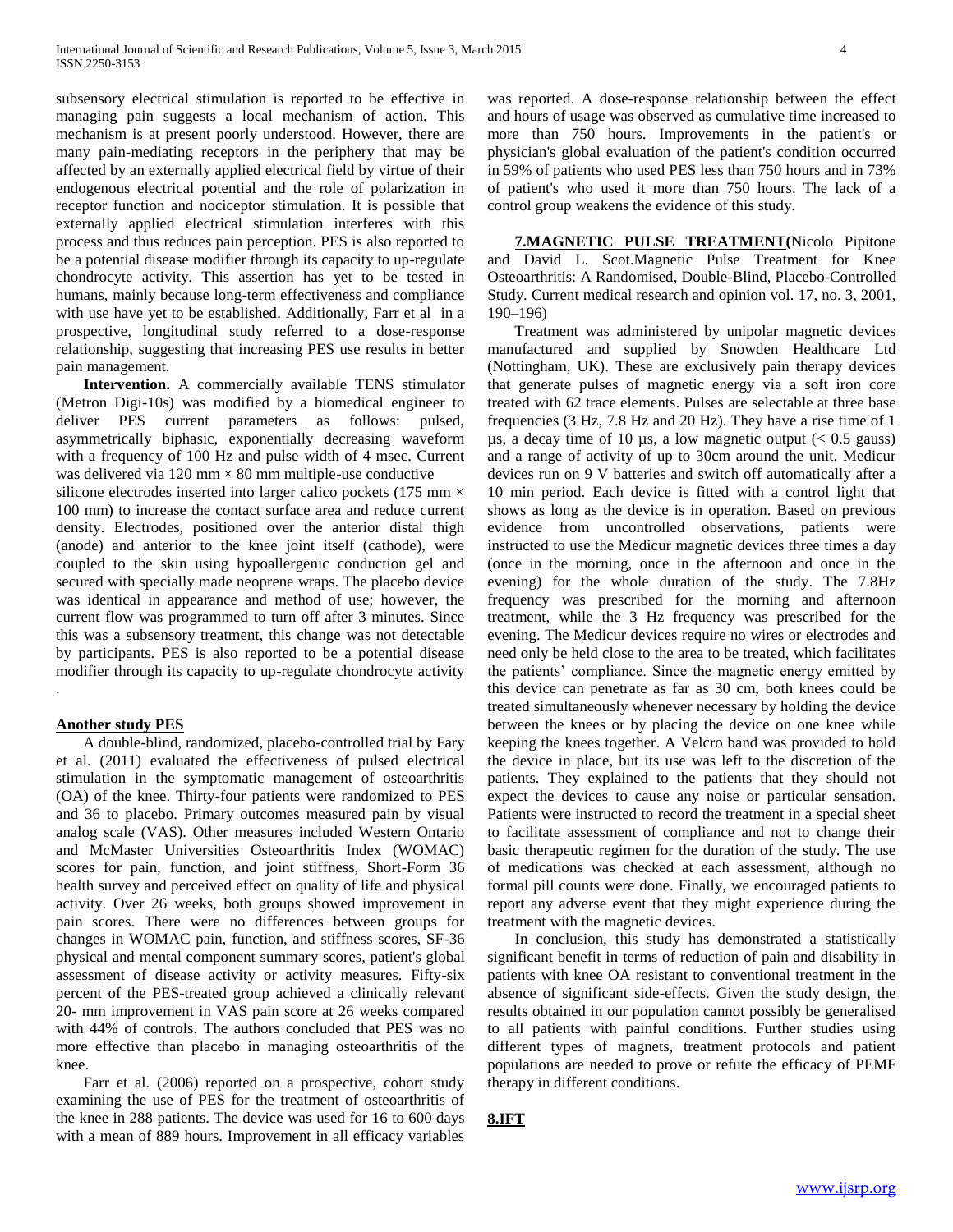A multi-center, randomized single-blind, controlled study by Burch et al. (2008) to investigate the benefits of the combination of interferential (IF) and patterned muscle stimulation in the treatment of osteoarthritis (OA) of the knee. The study randomized 116 patients with OA of the knee to a test or control group. The devices used to deliver the electrical stimulation were pre-programmed to deliver either IF plus patterned muscle stimulation (test group) or low-current TENS treatment (control group). Both groups were treated for 8 weeks. Subjects completed questionnaires at baseline and after 2, 4 and 8 weeks. Primary outcomes included the pain and physical function subscales of the Western Ontario MacMaster (WOMAC) OA Index and Visual Analog Scales (VAS) for pain and quality of life. The mean changes from baseline to last visit in quality of life VAS rating were similar between the two groups (18.17 vs. 18.16). Patients in the test group had a greater decrease in the overall pain VAS (27.91 vs. 23.19; P=0.29) at their last visit, but the difference between treatment groups did not achieve statistical significance. However, if only patients who completed the study (49 in test group and 50 in control group) were included for the analysis, the difference between groups in mean change from baseline increased from 4.71 to 9.40 for overall pain VAS rating and achieved statistical significance ( $P = 0.038$ ). Although the study design was a randomized controlled trial of sufficient size, the study was manufacturer sponsored, with intervening treatment variables, 10% drop out rate and the treatment effect did not reach sufficient significant difference.

# **9.APPLICATION OF TAPPING TECHNIQUE FOR KNEE OSTEOARTHRITIS**

Patellofemoral taping techniques are frequently used in knee rehabilitation programs. It has been recommended that these techniques be used to supplement exercise for individuals with knee OA to reduce pain during exercise and functional activities <sup>31</sup>. The taping techniques are relatively simple to apply and can be taught to patients for self-management purposes. Recently, a single-blind, randomized controlled trial was performed to determine the effectiveness of patellofemoral taping for relieving knee pain and improving self-reported measures of physical function and general wellness <sup>32</sup>. Subjects were randomly assigned to receive the taping treatment, receive a placebo taping treatment, or to receive no taping. The tape was worn continuously over a 3-week period, with reapplication of the tape performed weekly. The treatment period was 3weeks, with an additional 3-week follow-up period. Concomitant treatments that were administered to subjects were not described. A relatively large effect for the taping group compared with the control group was achieved for knee pain (effect size  $= 1.00$  to 1.19) and the physical function score for the WOMAC (0.83). The taping group was 7 times more likely to have a reduction in pain compared with the no tape group. The placebo taping group was 4.5 times more likely to have a reduction in pain compared with the no tape group. Although there appears to be a placebo effect in applying tape to the knee, the therapeutic tape provided an effect above the level of placebo in this study  $32$ . Approximately 30% of subjects in the taping group did not have patellofemoral involvement yet the taping appeared to reduce their symptoms. This may indicate patellofemoral taping has a general effect on reducing knee pain. The mechanism for pain modulation using taping is not known at this time.



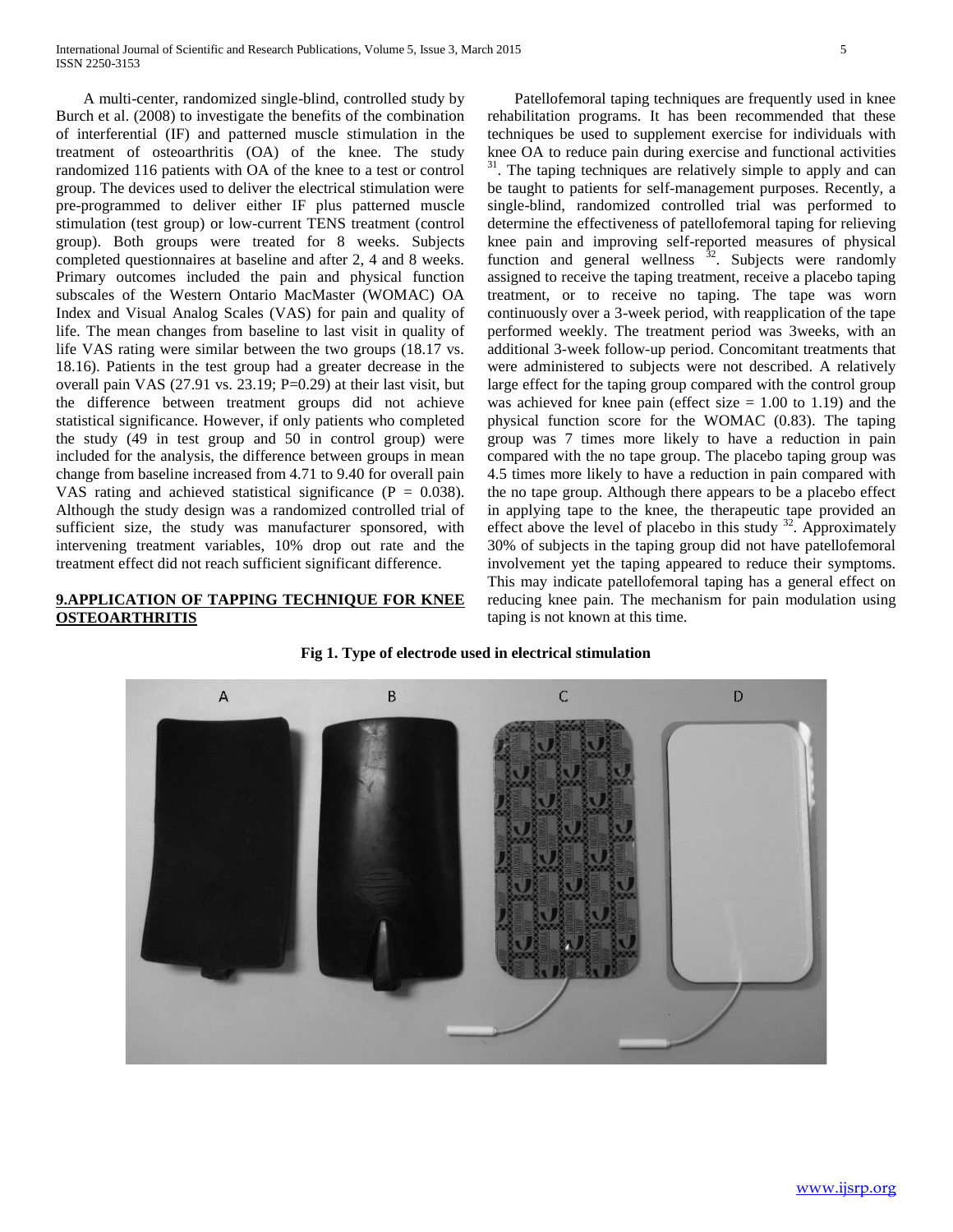## **10.MANUAL THERAPY OPTION FOR KNEE OSTEOARTHRITIS**

[Henry Pollard et al. The effect of a manual therapy knee protocol on osteoarthritic knee pain: a randomised controlled trial. J Can Chiropr Assoc 2008; 52(4)]

## Intervention Group

The intervention group received a MIMG(Macquarie Injury Management Group) chiropractic knee protocol, explained in Figures 2 and 3. It consists of a non-invasive myofascial mobilisation procedure and an impulse thrust procedure performed on the symptomatic knee of participants. It cases were OA was bilateral; mobilisation was perform on both knees. The mobilisation procedure directed a small, sustained load and specific force to the patellofemoral articulation in a predetermined direction of movement. This load was achieved through the active extension and flexion of the knee in the range starting from  $90^0$ of knee flexion to available full extension. During this movement, the patella is actively mobilised in a supero-inferior direction in a plane directed tangentially to the patella. In this position, minimal compressive load is placed upon the patellofemoral articulation, as this movement is usually perceived as painful in osteoarthritic patients. This allows the subject to actively articulate through knee flexion and not excessively tighten the quadriceps to cause a vector that compresses the patella onto the femur. A positive orthopaedic test finding is pain reproduction upon compressing patellofemoral structures. The mobilization procedure stretches the joint capsule in the sagittal plane, gently mobilises any restriction to normal movement within the limits of patient tolerance and likely loosens adhesions of the patellofemoral articulation. In addition, it may be used on anterior thigh musculature to effectively mobilise tight myofascial thigh structures.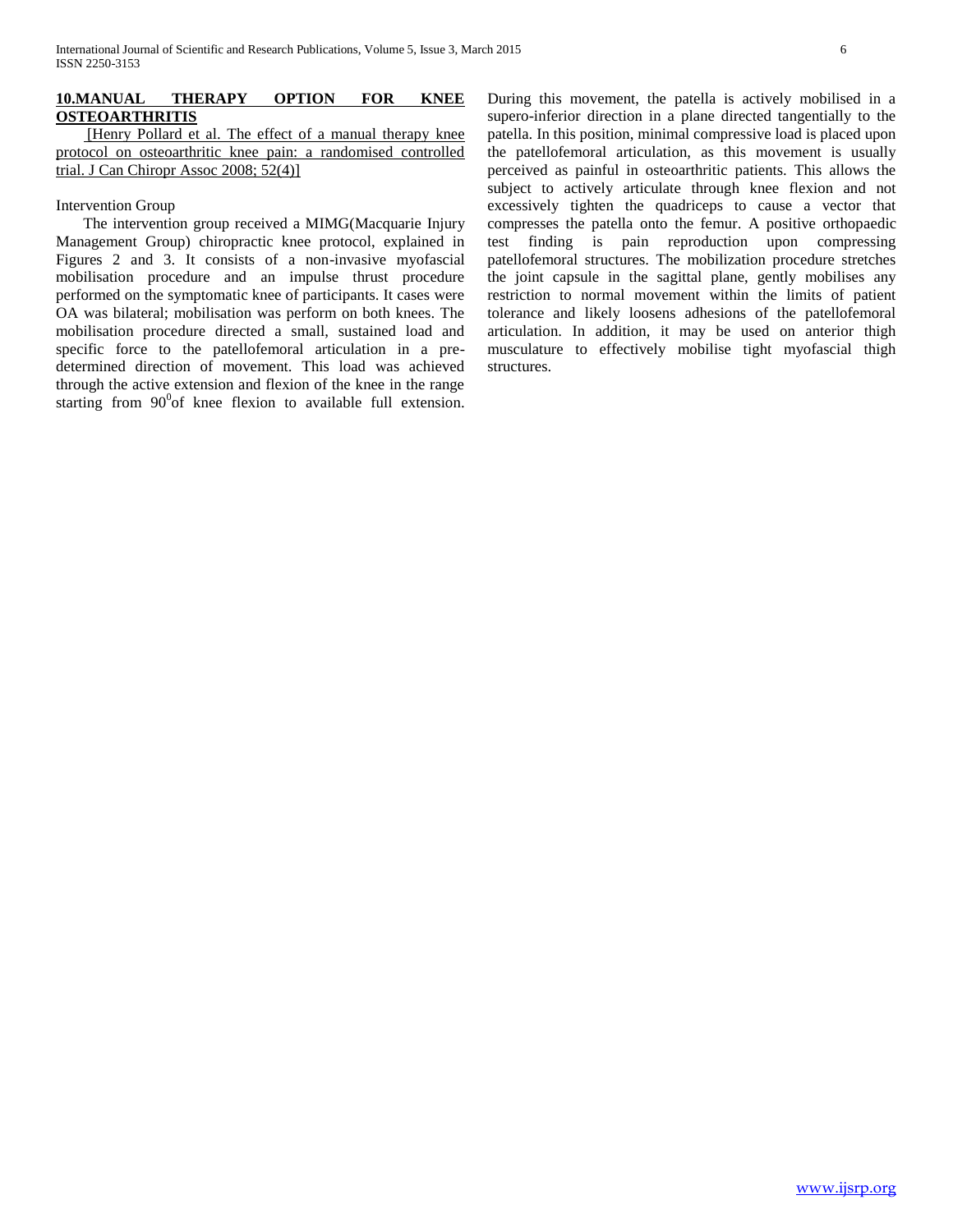## **Figure 2 Macquarie Injury Management Group Knee Protocol Part One: Myofascial Mobilisation Technique**

Technique Table 1: Myofascial Mobilisation Technique **Description of technique** Illustration of the technique The patient lies supine near the homolateral edge of the couch. The practitioner sits on the homolateral side of the couch with the cephalad thigh under the leg of the patient's involved limb and superior to the patients knee. The patients lower hamstring area rests on the practitioners thigh with their knee able to rest in 90° of flexion. The practitioner has a choice of two contacts: 1. A pincer contact with the thumb and index either side of the medial and lateral superior poles of the patella 2. A reinforced web contact supporting the medial and lateral superior poles of the patella. The second position is recommended for those practitioners with a hypermobile thumb. The patient is then instructed to begin actively extending their knee through the pain free range of motion while the practitioner maintains contact at the patella. The force through the patella is in a plane applied at a tangent to the angle of the knee to avoid a compressive load. The patient extends the knee as far as possible in a pain free manner from the initial starting position. The practitioner maintains the contact at the patella during this movement. This is repeated up to ten times. Patients are able to cease particpation at any point during the application of the procedure. In addition, an impulse thrust may be applied at any point through the range of motion Alternatively, the initial contact can be taken with a bias towards medial or lateral rotation of the patella. This picture demonstrates a contact applied with medial rotation. Generally, the practitioner adopts a start position where the patella is held medially to enhance medial rotation or laterally to enhance lateral rotation. This position is held through the subsequent flexion and extension ranges of motion,rather then trying to actively apply such traction or rotation throughout

the range of motion.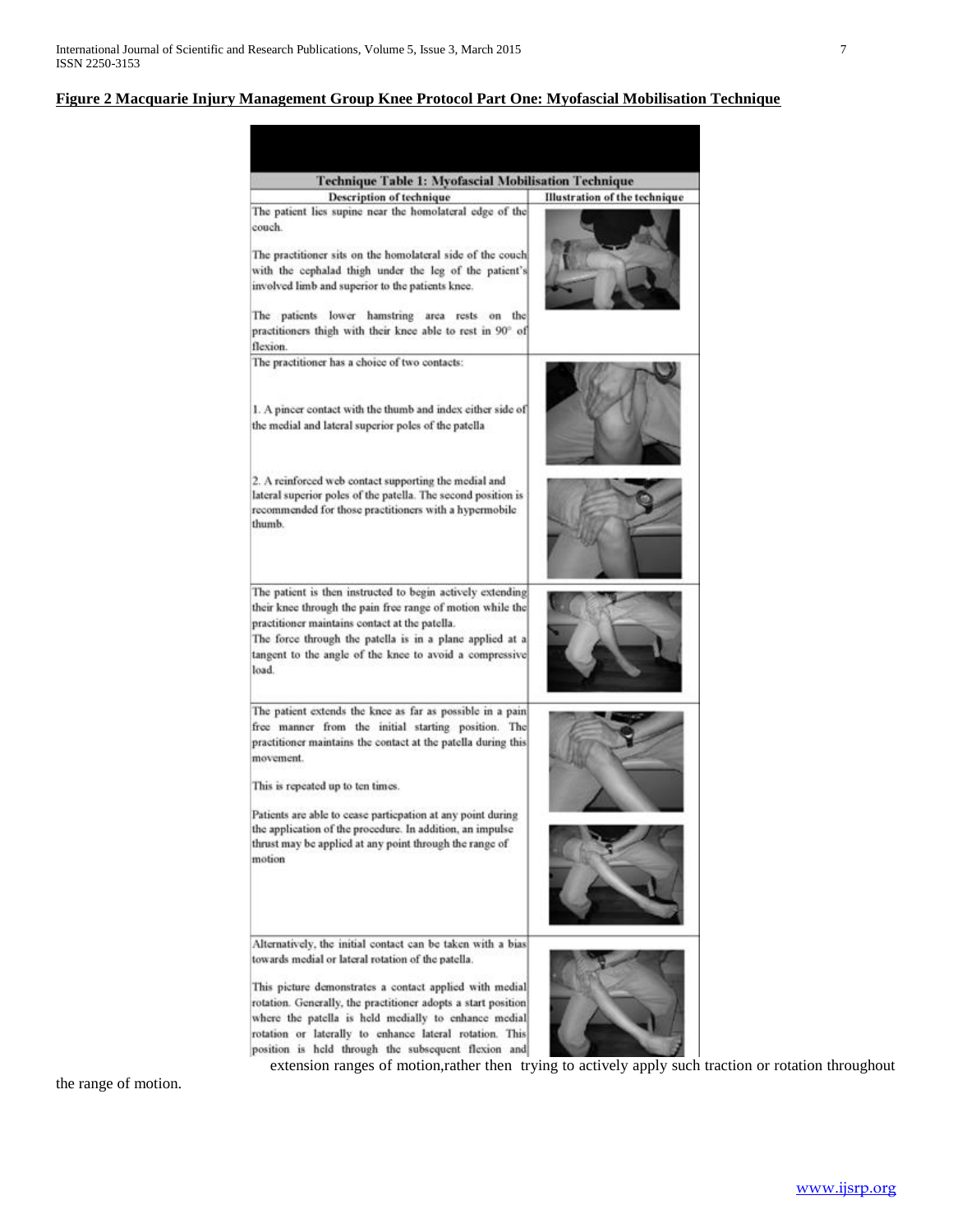# **Figure 3 Macquarie Injury Management Group Knee Protocol Part Two: Myofascial Manipulation**

| <b>Technique Table 2: Myofascial Manipulation</b>                                                                                                                                                                                                                                                                                                                                                                                          |                               |
|--------------------------------------------------------------------------------------------------------------------------------------------------------------------------------------------------------------------------------------------------------------------------------------------------------------------------------------------------------------------------------------------------------------------------------------------|-------------------------------|
| <b>Description of technique</b>                                                                                                                                                                                                                                                                                                                                                                                                            | Illustration of the technique |
| The patient lies supine near the homolateral edge of the<br>couch, with the involved knee overhanging the edge of the<br>couch.<br>The practitioner stands on the homolateral side of the<br>couch with the patients leg (at the level of the lower calf)<br>gripped between the thighs to apply a distractive force to<br>produce traction over the tibio-femoral joint.                                                                  |                               |
| The practitioner contacts the knee with hands either side.<br>Both thumbs contact on the tibial tuberosity and the<br>fingers wrap around the knee to the distal end of the<br>popliteal space.<br>Care should be exercised not to place too much digital<br>pressure in the popliteal space.<br>An impulse type thrust is then delivered, directed in the<br>caudal direction to mobilise the joint in a near full<br>extension position. |                               |
| Alternatively, the initial contact can be taken with a bias<br>towards medial or lateral rotation of the tibio-femoral<br>ioint.<br>Generally, the practitioner adopts a start position where the<br>tibia is held with medial rotation or lateral rotation. This<br>position is held through the subsequent traction and<br>impulse thrust                                                                                                |                               |

# **11.APPLICATION OF SHORTWAVE**

Before start the treatment the therapist evaluated the safety measures of the shortwave diathermy device. Patient's thermal sensation of the treatment part was evaluated and all metal objects, materials, clothing and electronic devices from treatment part were removed. Patient was positioned in supine lying and short wave diathermy pads were applied in contraplanner method for 20 minutes on affected knee. The spacing between the pads and treatment part is maintained by the placing of eight folded towels. Intensity was maintained and adjusted to produce comfortable warmth based on patient's feedback.

# **12.APPLICATION OF ULTRASOUND**

The patients positioned comfortably to receive therapeutic ultrasound with parametric settings of 1 MHz in frequency, continuous mode and 1.5 W/cm<sup>2</sup> of intensity with  $5cm^2$  sized transducer for 10 minutes of treatment duration. After coating the skin with coupling media (Aquasonic gel), Ultrasound was delivered by moving the treatment head over the anterior, superior and posterior regions of the affected joint in slow, circular and overlapping fashion.

**13**. **ELECTRODE PLACEMENT AND PROCEDURE FOR STIMULATION OF QUADRICEPS STUDY (**Brian G et al.  $2011$ )<sup>33</sup> **Procedures <sup>33</sup>**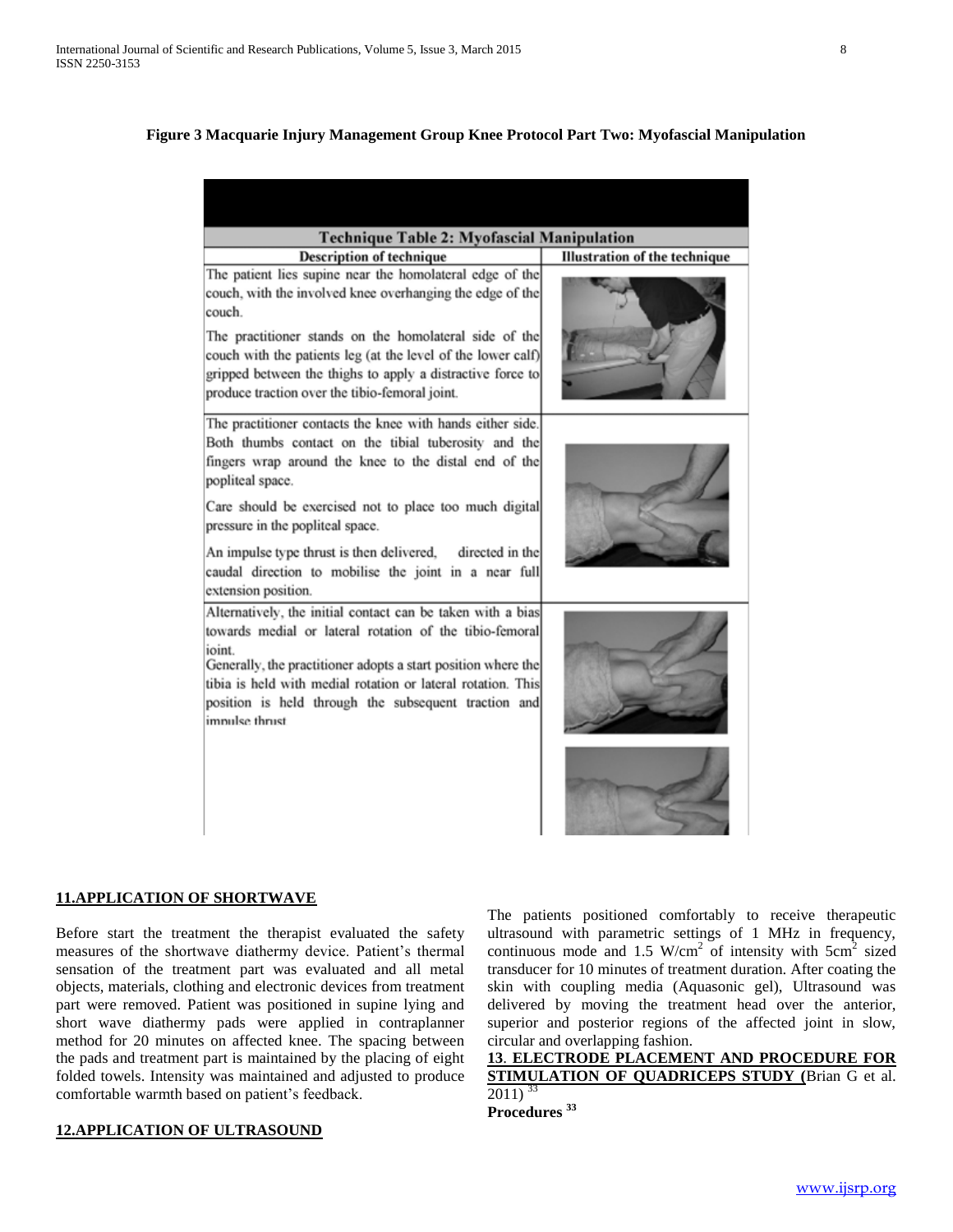**Stimulating Electrode Setup.** Before the stimulating electrodes were applied, the skin was shaved and, if necessary, debrided and cleaned. All participants were seated in the dynamometer while the investigator marked the positions for the electrodes. The exact electrode positions were marked with a felt-tip pen, allowing the investigator to replicate positioning between electrode type and electrode configuration conditions. The vastus configuration consisted of positioning the superior aspect of the proximal electrode at the height of the greater femoral trochanter, with the medial electrode border in line with the anterosuperior iliac spine. The distal electrode was positioned with the inferior aspect of the electrode 3 cm superior to the patella and the medial border of the electrode in line with the midline of the patella. The rectus configuration consisted of positioning the superior aspect of the proximal electrode at the height of the greater femoral trochanter, with the midline of the electrode aligned with the anterosuperior iliac spine. The distal electrode was positioned with the inferior edge 3 cm superior to the patella and the midline of the electrode in line with the midline of the patella . New self-adhesive electrodes were simply applied to the marked areas. However, before placement, a layer of conductive gel was applied over the stimulating electrode surface of the carbon-impregnated electrodes, and after being placed on the marked points, they were applied to the leg by the same investigator and secured with an elastic bandage. The cathode of the stimulating electrodes always was positioned distally, whereas the anode was positioned proximally, regardless of the electrode condition.

 **Quadriceps Activation Testing <sup>33</sup> .** Participants were secured in the chair of the dynamometer unit with hips flexed to 85° and knees flexed to 90°. All landmarks were aligned according to the specifications of the manufacturer and previously reported in the literature. A graded warmup was conducted using the first electrode condition assigned to the participant to ensure that participants could exert maximal effort during the test and were accustomed to the stimulus. A series of submaximal contractions at 25%, 50%, and 75% of their perceived maximal voluntary isometric contractions (MVICs) were paired with submaximal stimuli at 25%, 50%, and 75% of the maximal testing voltage of 125 V. In addition to submaximal trials, participants performed 3 to 5 practice MVICs until the investigator was confident that each participant could exert maximal effort.During testing, an exogenous stimulus was applied to the quadriceps when the test administrator observed that a maximal force plateau had been reached. All participants were given oral encouragement from the investigator and were provided visual feedback from a computer screen depicting a force tracing in real time. Participants were encouraged to generate force to reach a target that was scaled to be slightly higher than the MVICs produced during their practice trials. Two acceptable trials separated by a 60-second rest period were performed and averaged for each electrode condition. The same 125-V stimulus was applied to the resting quadriceps muscle 60 seconds after the 2 active contraction trials. This series of contractions was performed 4 times to test both electrode configurations and electrode types.

## III. DISCUSSION

Knee osteoarthritis is a common complaint managed by physiotherapist and need for effective management is clear.Physiotherapy encompasses a variety of interventions such as manipulative therapy ,exercise therapy,electro-physical modalities ,foot orthosis ,braces and education.The efficacy of these and other interventions is important as evidence based practice becomes increasingly important.

## IV. CONCLUSION

The treatment of knee osteoarthritis is currently limited to the management of symptoms rather than reducing disease progression. An evidence based approach to management should include patient education about OA and its management, including pain management, options to improve function, decrease disability, and prevent or retard progression of the disease. Common current treatment strategies involve pharmacological treatments, non-pharmacological treatments and surgical interventions. Analgesic and anti-inflammatory drugs are widely used in management, despite known serious adverse effects associated with long term NSAID use and doubts about their efficacy. Paracetamol is the primary oral analgesic and, if successful, the preferred long term analgesic. NSAIDs are considered in patients unresponsive to paracetamol. Current best evidence suggests NSAIDs may be beneficial in the reduction of pain in the short term, but there is no support for their long term use.

Beside this technique there are other measure to overcome osteoarthritic knee which include patient education,do and donts,use of assistive device including use of can and knee cap and various multidisciplinary health care including physiotherapy approach**.** 

#### CLINICAL IMPLICATION

Electrical stimulation treatment could be used alone or in combination with exercise treatment in clinical setting and isometric exercises could be undertaken as a home program. (Turk J Phys Med Rehab 2008;54:54-8)

#### **APPENDIX**

OA: Osteoarthritis, NSAID: Non Steroidal Antiinflammatory Drug ,TENS : Transcutaneous Electrical Nerve Stimulation

#### ACKNOWLEDGMENT

I would like to thanks Dr.Kabul Chandra Saikia ,Principal Cum Chief Superintendent ,Guwahati Medical College & Hospital for valuable guidance.This article is a part of my Ph.D work